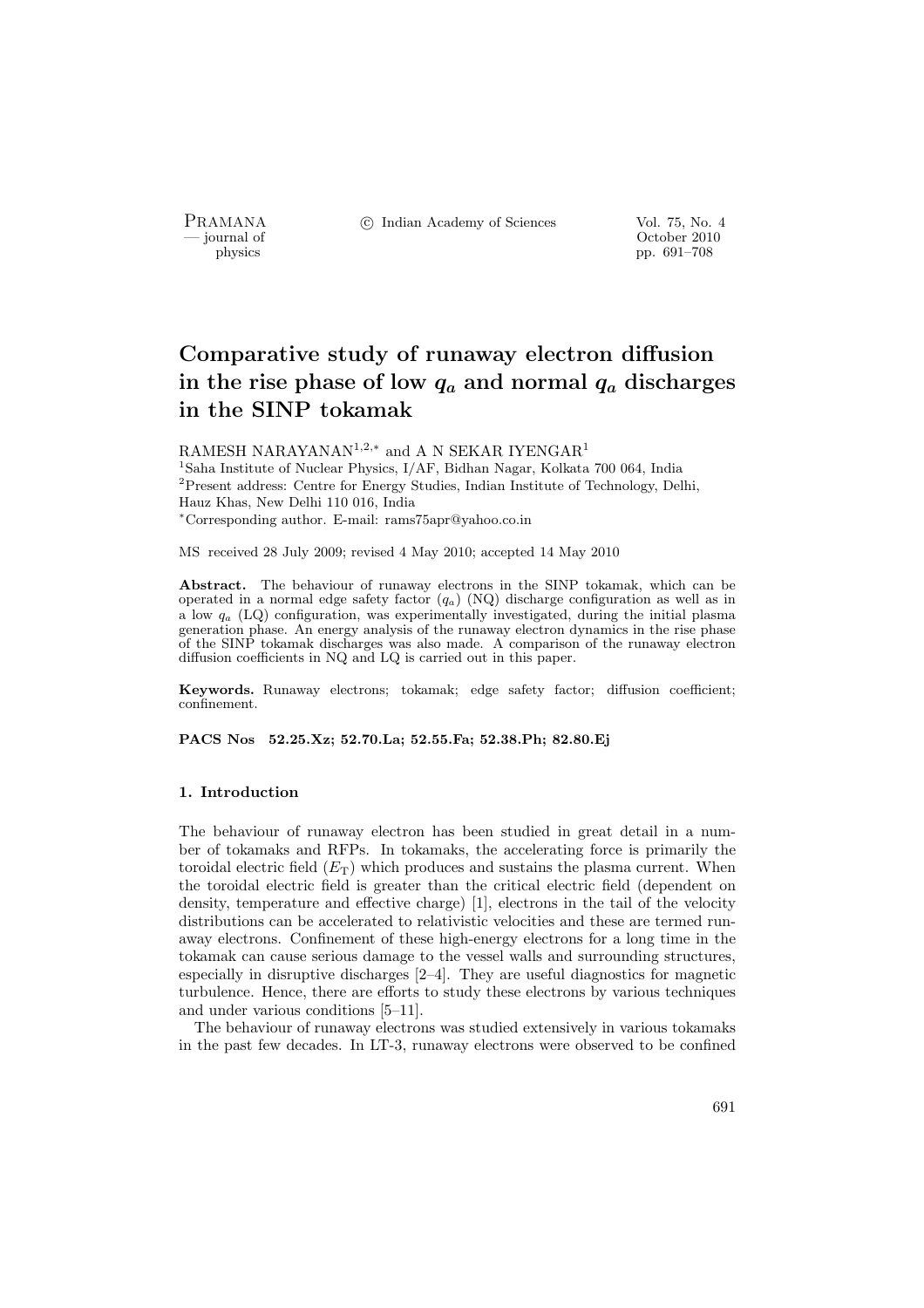in regions where  $r/a \sim 0.4$ , with runaway energies ( $W_{\text{RE}}$ ) less than 300 keV and diffusion coefficients  $(D_{\text{RE}})$  of about 1–50 m<sup>2</sup>/s [12]. In LT-4 [13], hard X-ray studies were carried out in the current rise phase correlating them with the edge safety factor  $(q_a)$ . Average energies ranging from a few keV to 200–500 keV were observed. Similar edge runaway generations were observed in the ISTTOK tokamak, gaining energies of about 6–35 keV before being lost and  $D_{\text{RE}} \sim 2{\text -}20 \text{ m}^2/\text{s}$  and ratio of runaway confinement times ( $\tau_{RE}$ ) to plasma confinement times ( $\tau_{p}$ ) ~ 1 [14]. In PLT tokamak [15,16], estimates from PLT limiter fluctuations gave  $D_{\text{RE}}$  was found to be ∼0.06–1 m<sup>2</sup>/s for  $W_{\text{RE}} \sim 0.4$ –1 MeV and ∼0.4–0.8 m<sup>2</sup>/s for  $W_{\text{RE}} \sim 8$ –23 MeV electrons. In L-mode regimes of ASDEX,  $D_{RE}$  was observed to be ~0.07 m<sup>2</sup>/s for 1 MeV electrons [17]. In more recent machines, with much better confinement properties, runaways were observed to be generated and confined more towards the core and have much reduced diffusion coefficients (e.g. JET:  $D_{RE} \sim 0.2 \text{ m}^2/\text{s}$ for  $r/a < 0.5$  [18]; TEXTOR:  $D_{RE} < 0.01$  m<sup>2</sup>/s for 25 MeV [19]; Tore Supra:  $D_{\text{RE}} = 0.1 - 0.2 \text{ m}^2/\text{s}$  in the range 100–200 keV [20]; FTU: ~0.03 m<sup>2</sup>/s at current flat top [21]). Most of the parallel current densities at the edge of the reversed-field pinch devices were observed to be carried by the nonthermal electron distribution, and found to have significant effects on the edge physics [22] (for e.g., ZT-40M: superthermal electron energies  $W_{\text{RE}} \sim 0.6-6$  keV and energy flux  $q_{\parallel} \sim 140$  MW/m<sup>2</sup> [23], TPE-1RM20:  $W_{\text{RE}} \sim 2-8$  keV [24]; RFX:  $T_{\perp} \sim T_{\parallel} \approx 100-200$  eV and energy flux  $q_{\perp} \sim 100 \text{ MW/m}^2 \text{ [25]}.$ 

The SINP tokamak has the unique characteristic of being able to operate in normal edge safety factor,  $q_a$  (NQ)  $(q_a > 2)$  and low  $q_a$  (LQ)  $(0 < q_a < 2)$  [26], wherein  $q_a = aB_T/RB_p$  for a circular cross-sectional plasma, with R being the major radius in metre and a the minor radius of the toroidal chamber in metre.  $B_T$  and  $B_p(=\mu_0I_p/2\pi a)$  are the applied toroidal and poloidal magnetic fields (in tesla).  $I_p$  is the total plasma current in kA. The LQ regime [27–29] can be further classified as very low  $q_a$  (VLQ)  $(1 < q_a < 2)$  [30–32] and ultra-low  $q_a$  (ULQ)  $(0 < q_a < 1)$  [33–36] regions. As  $q_a = aB_T/RB_p$ , different  $q_a$  discharges can be obtained by varying a,  $B_T$  and the externally applied toroidal electric field  $(E_T)$ , which will have a control on the plasma current  $I_p$ .  $E_T$  can be expressed in terms of the applied Joule heating voltage  $(V_{\text{JH}})$ , as  $E_{\text{T}} = V_{\text{JH}}/2N_{\text{Tr}}\pi R$ .  $N_{\text{Tr}}$  is the ratio of the primary to the secondary transformer winding of the Joule heating mechanism in a tokamak, with the toroidal chamber being the one-turn secondary of the transformer.  $N_{\text{Tr}} = 52$  for SINP tokamak.

Preliminary studies regarding the runaway characteristics during the start-up phase of VLQ discharges, in the SINP tokamak [26], presents an alternative method to mitigate the runaway electrons by controlling the  $B<sub>T</sub>$ . The VLQ regime was attained by decreasing  $B_T$  and it was found that not only did hard X-ray intensity decrease as  $q_a$  values decreased but also the point of the start of the emission  $(t_{\rm HX}^{\rm beg})$ was observed to be ahead in time. It was pointed out that eliminating these electrons at an early phase also helped in the evolution of the rest of the discharge. However, an estimate of the runaway energy dependence was not possible in that work due to limitations in the diagnostics. Presently we have a spectroscopic amplifier and MCA, allowing for the energy calibration of the emitted bremsstrahlung. It was also experimentally found that if the time taken to cross  $q_a + 1$  was less than the resistive diffusion time  $(\tau_R)$ , then the discharges were observed to enter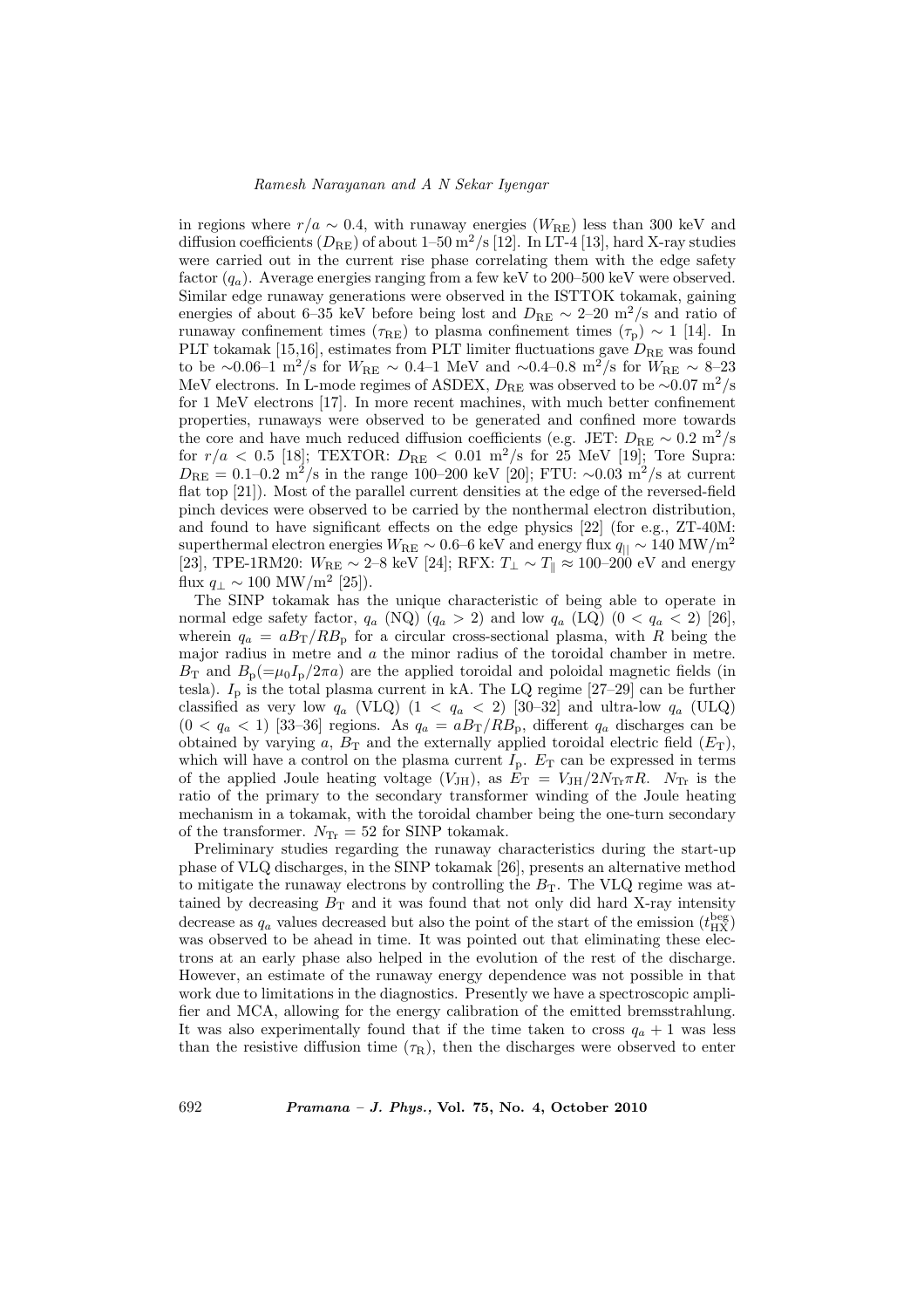$q_a$ . Thereafter the main factor of generating relatively more stable ULQ discharges in the SINP tokamak has been realized by increasing the rate of rise of current [29]. From this viewpoint, an energy analysis of the hard X-ray bursts was carried out by varying  $E_T$ , which has a direct impact on the plasma current and thereby the energy of the system. Hence, we proceed to check the dependence of runaway energy in the NQ and LQ regimes. A comparison of the behaviour of these highly energetic electrons, in LQ and NQ discharges, have been put forth.

Section 2 presents the experimental set-up which includes a description of the SINP tokamak and the diagnostics. In §3, we depict the experimental observations as well as the average runaway characteristics during the parametric scan. In §4 we numerically estimate, using experimental data, the runaway diffusion coefficients  $(D_{\text{RE}})$  as well as its confinement time  $(\tau_{\text{RE}})$ . Section 5 discusses the results of the work presented in this paper.

## 2. Experimental set-up

## 2.1 SINP Tokamak

The SINP Tokamak (Saha Institute of Nuclear Physics tokamak) is a small iron core machine having a circular cross-section. It has a major radius of 0.3 m and a minor radius of 0.075 m. Discharges, produced through the Joule heating (JH) mechanism, can operate in the range of a few kA peak current to a maximum of 75 kA with pulse durations varying from 2 to 5 ms. The toroidal magnetic field  $(B_T)$ for the present experiments has been varied from 0.2 to 1.3 T. The SINP tokamak has a pair of movable limiters which can be used to vary the minor radius from 0.045 to 0.075 m.

The equilibrium is provided by an aluminium conducting shell of 0.007 m thickness outside the stainless steel vacuum chamber in addition to a set of magnetic coils which produces the vertical magnetic field.

## 2.2 Diagnostics

We used mainly the poloidal flux loop coil to measure the loop voltage  $(V_{\text{loop}})$ , Rogowskii coil for the discharge current  $(I_p)$  and the hard X-ray monitor for the present experiments.

The limiter bremsstrahlung monitor was a  $3'' \times 3''$  NaI(Tl) detector, with its line of sight intersecting the plane containing the SINP tokamak fixed limiter 1 [37]. The detector, shielded by Mu metal, was placed 2 m away from the chamber, so as to minimize pickups from the large magnetic fields associated with tokamak discharges. The detectors was calibrated mostly using standard sources  $[{}^{22}Na$  (511 keV and 1275 keV) and <sup>60</sup>Co (1173.2 KeV and 1332.5 keV) and <sup>133</sup>Ba (81 keV) and 356 keV)]. The  $^{133}$ Ba source was only available for calibration of the detectors during one of the earlier experimental sessions. The conditions of the detector setup was kept constant in all the subsequent experiment sessions. The variations in the calibrations made using the other sources, were observed to be less than 5%. Hence, we considered the calibration factors obtained from  $^{133}$ Ba source as the same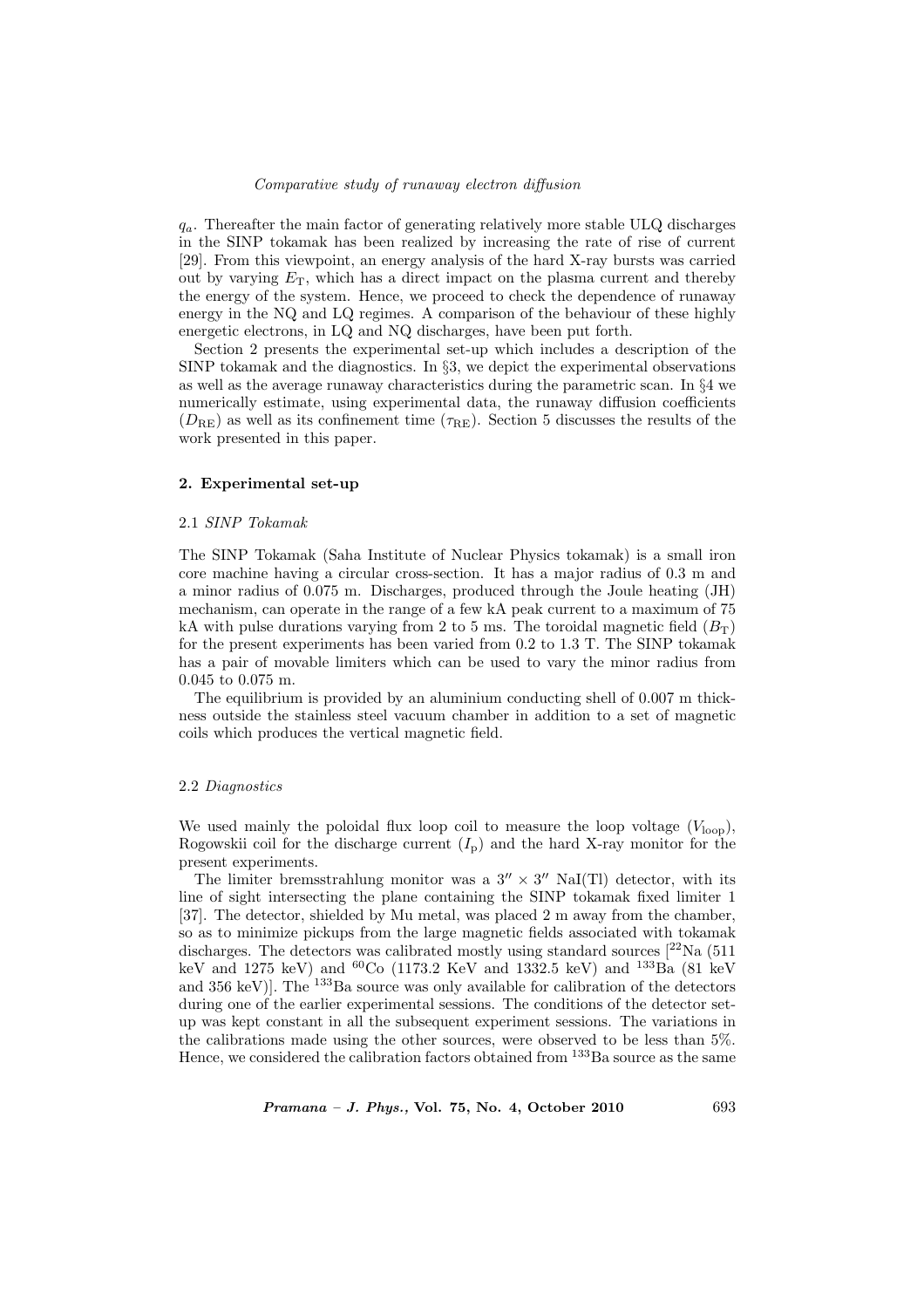

**Figure 1.** The depiction of the discharge current  $(I_p)$  evolution for five typical discharges, observed in the low- $B_T$  discharge regime for the  $E_T$  scan: (a)  $E_T = 10.2$  V/m, (b)  $E_T = 15.3$  V/m, (c)  $E_T = 20.4$  V/m, (d)  $E_T = 25.5$ V/m and (e)  $E_T = 30.6$  V/m.

for all the remaining experimental sessions. The estimated fitted calibration factor obtained was then used to record hard X-ray bursts during the plasma discharges directly in terms of energy.

## 3. Experimental results

Though runaway electrons can be observed during the rise phase, sustainment phase and the decay phase of the plasma current, for this paper, we have concentrated only on the rise phase, because in many cases the early phase generation of the highly energetic electrons decides their behaviour in the other phases. The rise phase (rs) is defined as the region wherein the total plasma current  $(I_{\rm p})$  is initiated and increases towards its peak value in the discharge. This phase is considered upto the region where  $I_p$  is 90% of its peak value.

Figures 1 and 2 depict the evolution of the plasma current in the SINP tokamak for varying externally applied toroidal electric fields at two different sets of other externally applied parameters. In figure 1,  $B_T = 0.2$  T whereas in figure 2,  $B_T =$ 1.3 T. In the latter discharge a higher toroidal magnetic field has been applied with respect to the former, and so we shall henceforth demarcate the two sets of discharges as the low- $B_T$  and high- $B_T$  discharges respectively. The movable limiter was behind the fixed limiter and so the minor radius of the plasma  $(a)$  is 0.075 m in both scans.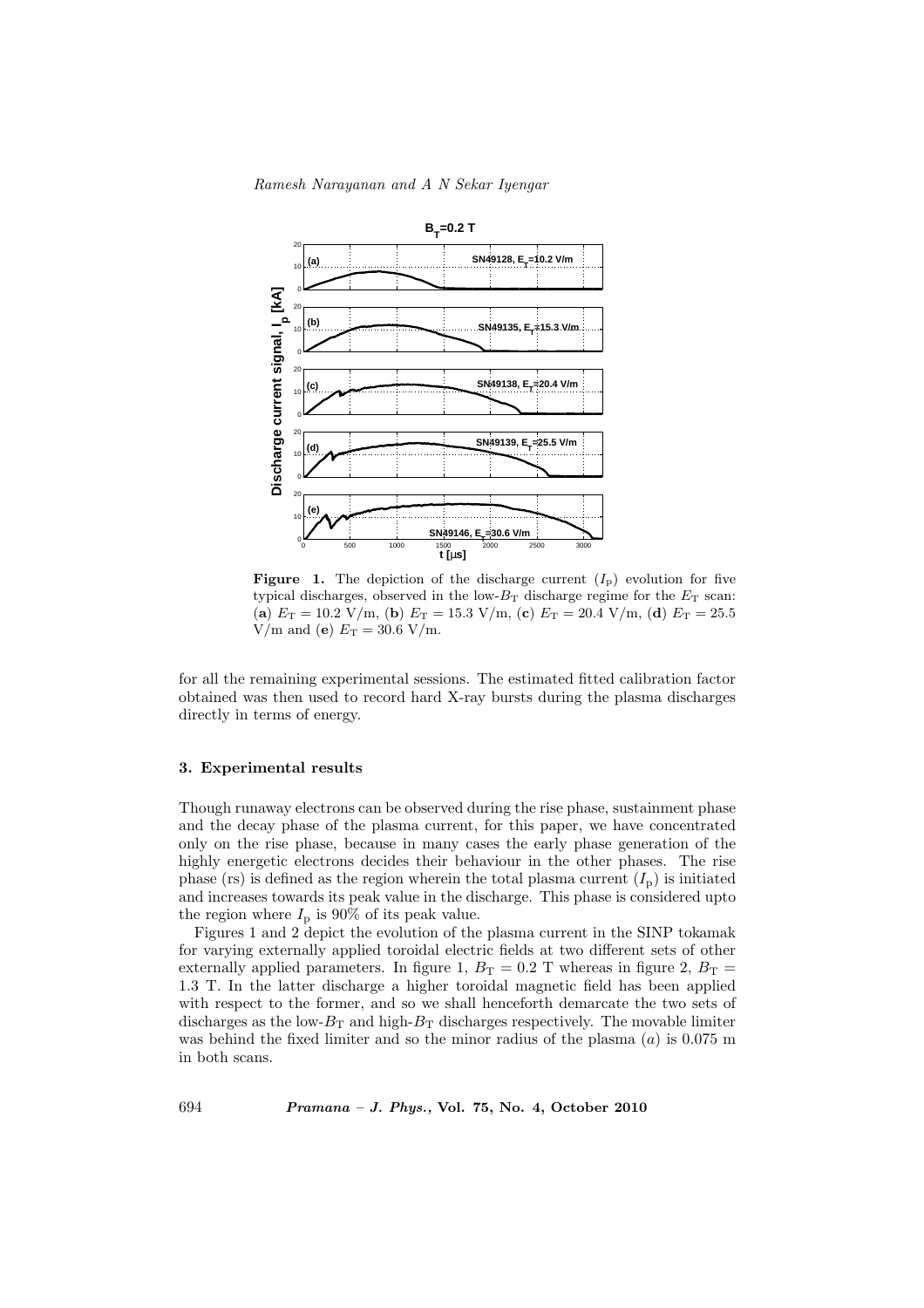Comparative study of runaway electron diffusion



**Figure 2.** The depiction of the discharge current  $(I_p)$  evolution for five typical discharges, observed in the high- $B_T$  discharge regime for the  $E_T$  scan: (a)  $E_T = 10.2$  V/m, (b)  $E_T = 15.3$  V/m, (c)  $E_T = 20.4$  V/m, (d)  $E_T =$ 25.5 V/m and (e)  $E_T = 30.6$  V/m.

By increasing the applied  $E_T$ , one finds that the peak value of plasma current,  $I_{\rm p}^{\rm pk}$ , increases and so does the time of peaking. Figure 1 shows that for  $E_{\rm T} = 10.2$  $\rm \bar{V}/m,$  the current peaks at  $\tau_{\rm pk} \sim 800 \mu s$  with a peak value of  $I_{\rm p}^{\rm pk} \sim 8$  kA, i.e., a rise time of  $(dI_p/dt) \approx 10$  MA/s. The peak value increases with  $E_T$  and attains a value of  $I_{\rm p}^{\rm pk} \sim 16$  kA for  $E_{\rm T} = 30.6$  V/m. Higher  $E_{\rm T}$  discharges are also observed to have peak currents of the same order. The time for current to peak is also seen to shift to a later time with  $E_T$ . Thus, at  $E_T = 30.6$  V/m, we find that  $\tau_{pk} \sim 1600$  $\mu$ s. For  $E_T > 30.6$  V/m, one observes the current to peak at earlier times. The total discharge duration  $(\tau_{\text{disch}}^{\text{dur}})$  is also observed to increase from  $\tau_{\text{disch}}^{\text{dur}} \sim 1500 \text{ }\mu\text{s}$ at  $E_T = 10.2$  V/m to  $\tau_{\text{disch}}^{\text{dur}} \sim 3100 \text{ }\mu\text{s}$  at  $E_T = 30.6$  V/m. For  $E_T > 35.7$  V/m, the discharges have been observed to reduce in discharge duration with  $\tau_{\text{disch}}^{\text{dur}} \sim 2100 \,\mu s$ at  $E_T = 45.9$  V/m. Prominent current crashes are also seen in the initial rise phase for  $E_T \geq 20.4$  V/m, which are observed to be associated to positive loop voltage spikes. These positive loop voltage spikes are associated to the LQ discharges being able to cross disruptive  $m = 1, n = 1$  and  $m = 2, n = 1$  modes, and enter the LQ regime. These crashes are observed to become more severe with increasing  $E_T$  and in the subsequent recovery phase after the crash, the rate of current rise is observed to decrease.

In figure 2, the discharge current is observed to rise to 13.71 kA in 1233  $\mu$ s for  $E_T = 10.2$  V/m, i.e.,  $(dI_p/dt) \approx 11.12$  MA/s. With increasing  $E_T$ , one finds a faster current rise rate, with the peak current, at  $E_T = 30.6$  V/m, being about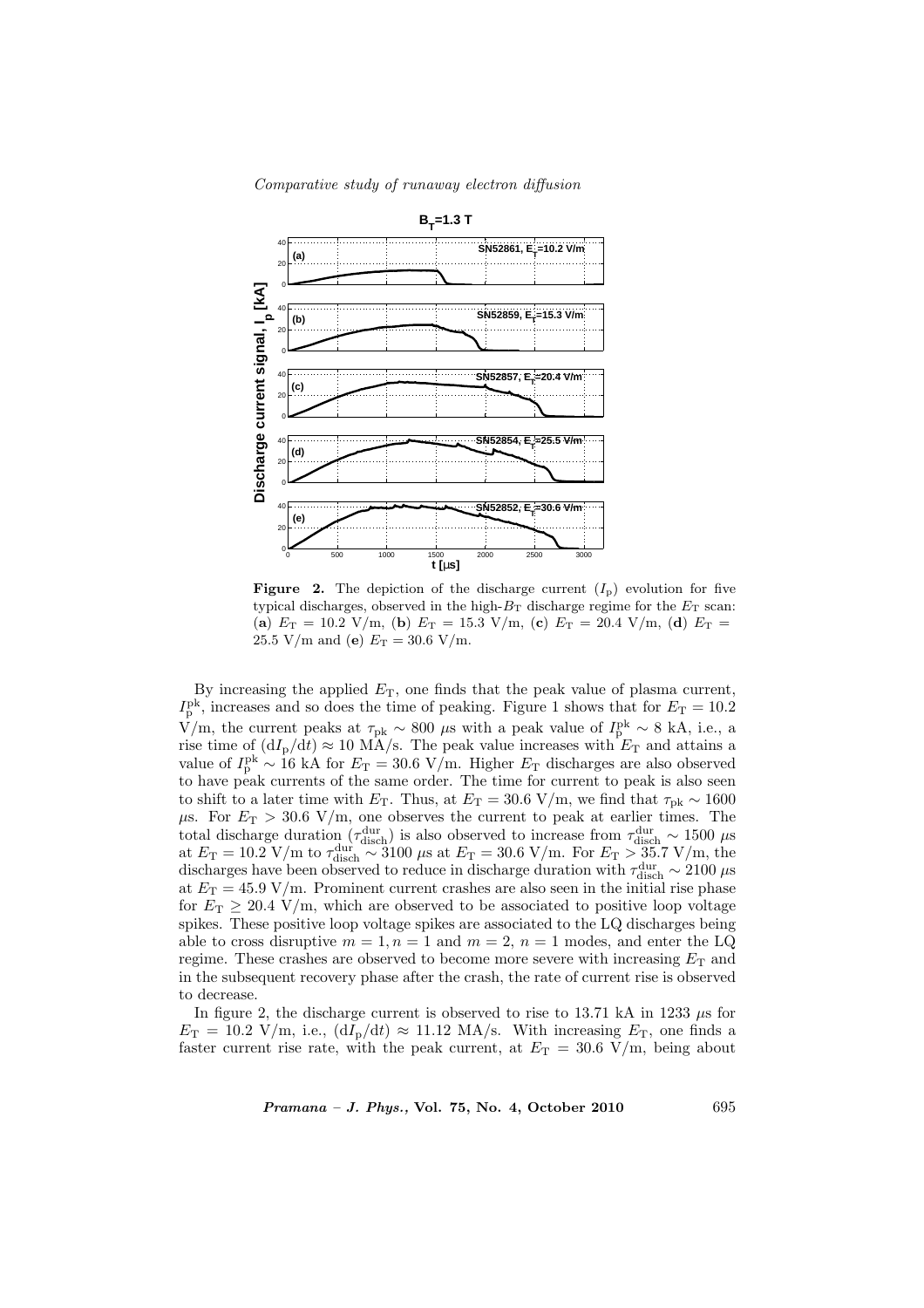40.13 kA in 1134  $\mu$ s, i.e.,  $(dI_p/dt) \approx 35.39$  MA/s. This is much more than in the previous scan of figure 1e (≈22 MA/s before the current crash and ≈7 MA/s after the recovery from the current crash). In fact,  $(dI_p/dt) \approx 70$  MA/s at  $E_T = 45.9$ V/m in this high- $B_T$  scan. The duration of the discharge increases from 1616  $\mu$ s at  $E_T = 10.2$  V/m to 2750  $\mu$ s at  $E_T = 30.6$  V/m (figure 2). The severe crashes in the rise phase are also found to be absent in this scan.

The loss of the high-energy electrons from the discharge, monitored using a  $3'' \times 3''$ NaI(Tl) detector, for lower  $B_T$  scan is shown in figure 3 and that for the higher- $B_T$ scan is shown in figure 4, in terms of energy units. The  $HX$  emission, in the rise phase, is seen to be more denser in the latter scan (figure 4) than in the former (figure 3).

The time at which the first runaway burst  $(t_{\text{HX}}^{\text{beg}})$  is observed in the low- $B_{\text{T}}$  discharges is plotted in figure 5a and that for the high- $B_T$  discharges is presented in figure 5b. From figure 5a, we can see that  $t_{\rm HX}^{\rm beg}$  is varying in the range of 390  $\mu$ s to 225  $\mu$ s while in figure 5b the variation is in the range of 160  $\mu$ s to 240  $\mu$ s.

Further, from a comparison of the peaks in the hard X-ray bursts, in the two set of different  $B_T$  discharges, an increase of 10 is observed (figures 3 and 4), with the average runaway energy flux over the set of repeatable discharges, varying by about 4–5 at lower  $E_T$  values to as high as 8 at higher  $E_T$  (figures 6 and 7). This confirms the earlier experiments carried out in the SINP tokamak [26], which observed the mitigation of runaway electrons as the discharges transit from an NQ to an LQ



Figure 3. The depiction of the hard X-ray burst evolution, calibrated in terms of energy  $(HX)$ , for five typical discharges, observed in the low- $B_T$ discharge regime for the  $E_T$  scan: (a)  $E_T = 10.2$  V/m, (b)  $E_T = 15.3$  V/m, (c)  $E_T = 20.4$  V/m, (d)  $E_T = 25.5$  V/m and (e)  $E_T = 30.6$  V/m.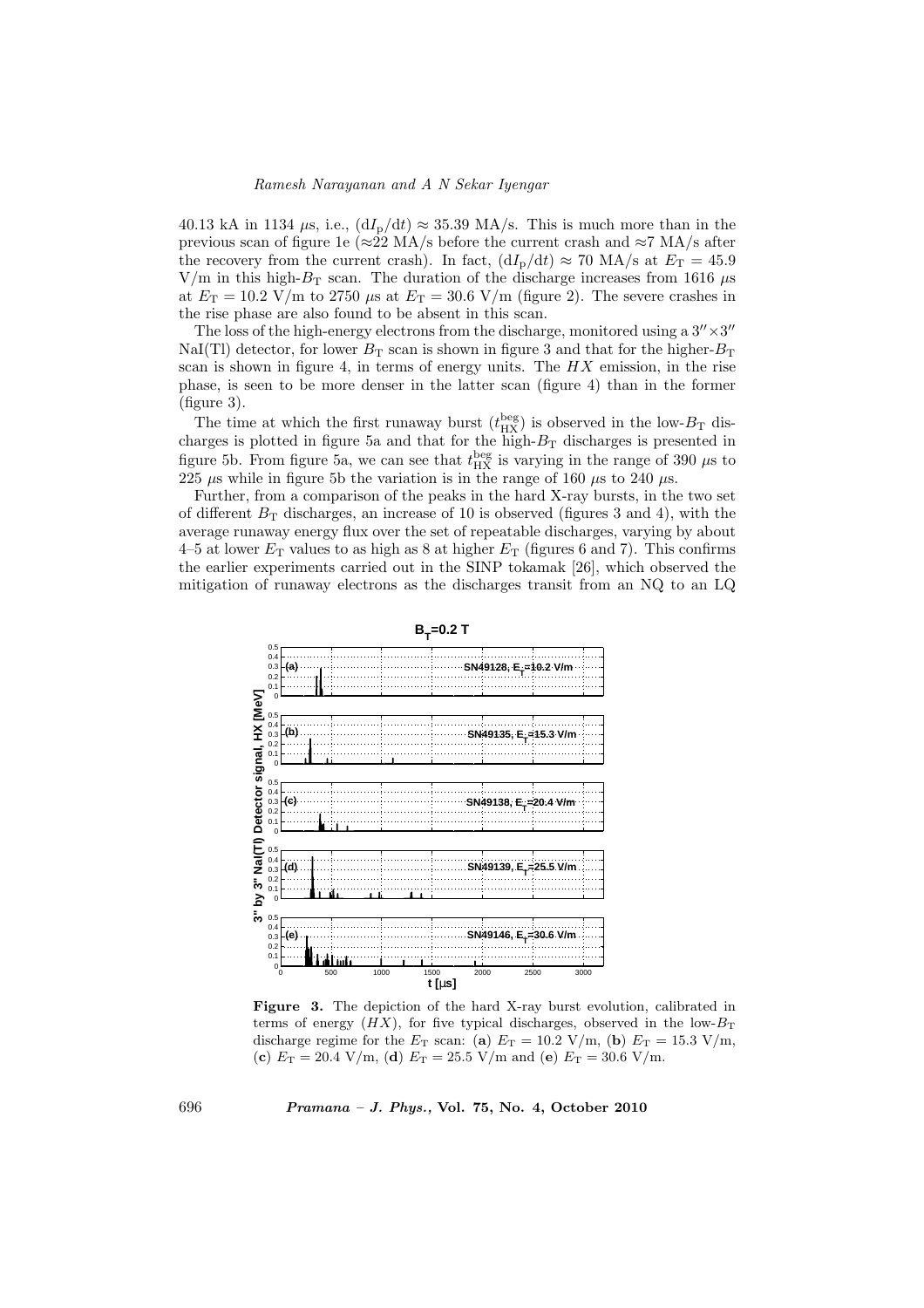

Figure 4. The depiction of the hard X-ray burst evolution, calibrated in terms of energy  $(HX)$ , for five typical discharges, observed in the high- $B_T$ discharge regime for the  $E_T$  scan: (a)  $E_T = 10.2$  V/m, (b)  $E_T = 15.3$  V/m, (c)  $E_T = 20.4$  V/m, (d)  $E_T = 25.5$  V/m and (e)  $E_T = 30.6$  V/m.



Figure 5. The variation with  $E_T$  of the time of first runaway burst from breakdown,  $t_{\rm HX}^{\rm beg}$  in the rise phase; performed for discharges with (a)  $B_{\rm T} = 0.2$ T, (b)  $B_T = 1.3$  T. Scatter in data over identical discharges is within the range of 50  $\mu$ s.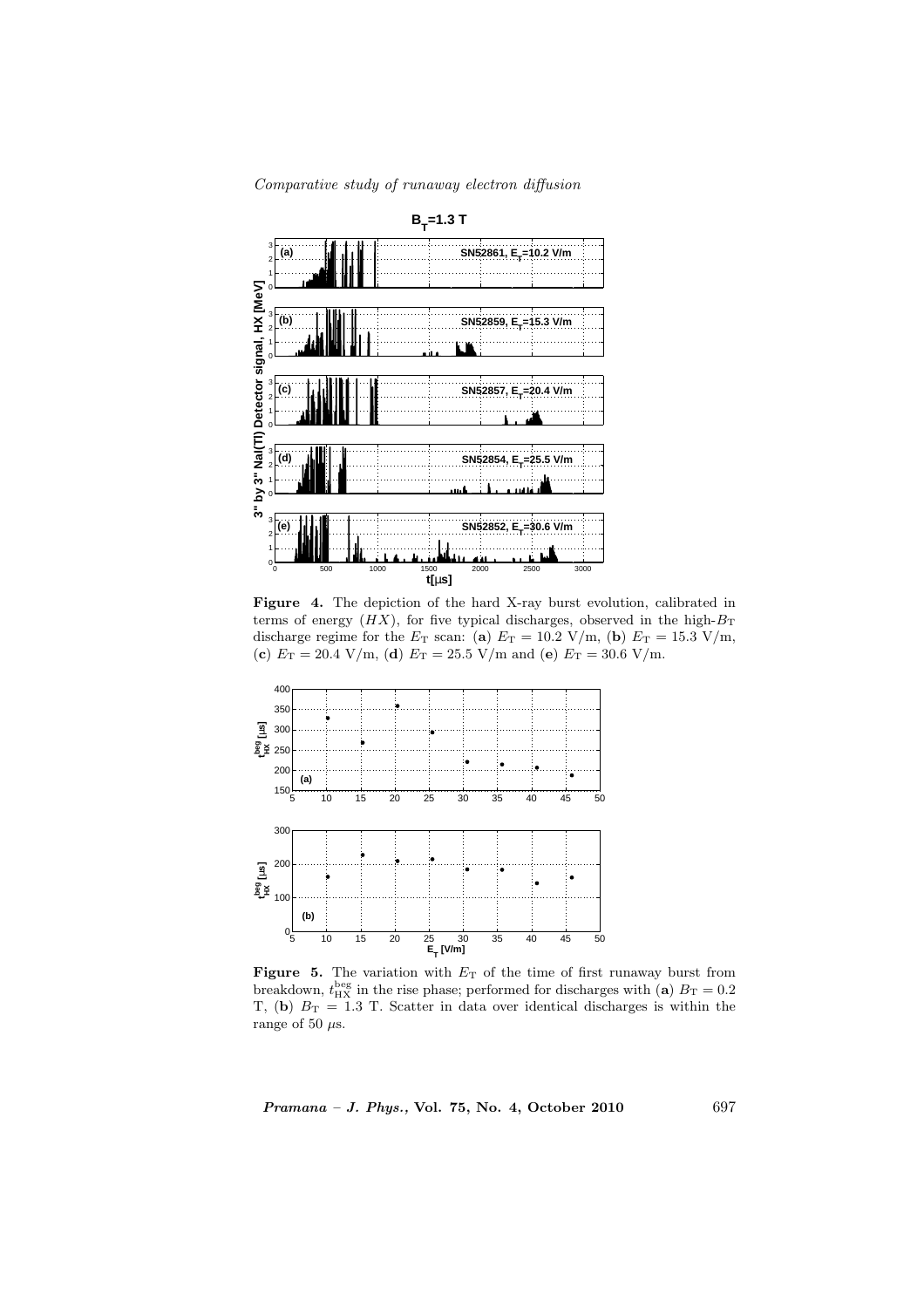

Figure 6. The runaway features in the rise phase of the  $E_T$  scan for discharges with  $B_T = 0.2$  T: (a) average limiter bremsstrahlung energy ( $W_{\text{RE}}^{\text{rs}}$ ) in keV, (b) number of valid photons recorded  $(n_{\text{RE}}^{\text{rs}})$ . Scatter in data over identical discharges is within the range of 100 keV and 20 counts.



**Figure 7.** The runaway features in the rise phase of the  $E_T$  scan for discharges with  $B_T = 1.3$  T: (a) average limiter bremsstrahlung energy ( $W_{\text{RE}}^{\text{rs}}$ ) in keV and (b) number of valid photons recorded  $(n_{RE}^{rs})$ . Scatter in data over identical discharges is usually within the range of 100 keV and 10 counts.

regime. An energy analysis of the transition was not possible in that paper. Here, we estimate the average energy for the rise phase in each discharge. The average runaway energy  $(\langle W_{\text{RE}} \rangle)$  was estimated as the mean of the product of the *i*th energy bin  $(W_{RE}^i)$  with binwidth of 100 keV and its corresponding recorded valid photon counts  $\overline{n}_{\text{RE}}^i$ ), i.e.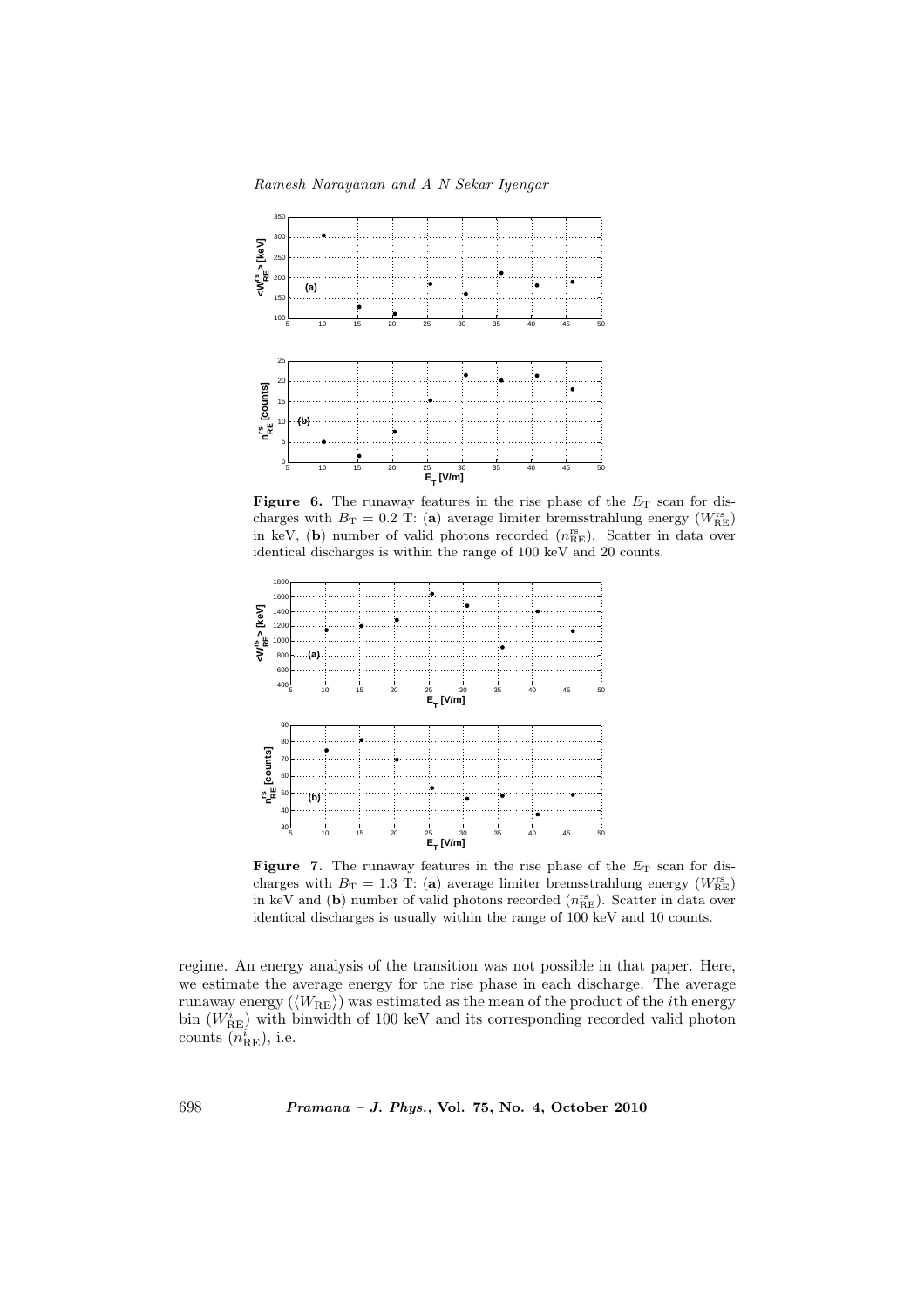$$
\langle W_{\rm RE} \rangle = \frac{\sum_{i} W_{\rm RE}^{i} n_{\rm RE}^{i}}{\sum_{i} n_{\rm RE}^{i}}.
$$
\n(1)

The valid photon counts from pulse height analysis, has been estimated in 100 keV binwidths, considering the fact that the detector set-up has an energy resolution of 80–100 keV. In order to build up statistics, this estimation has been made by considering a set of five identical discharges. The variations in the average energies between different repeatable discharges were found to vary mostly in the range of 100–200 keV.

A plot of the average runaway energy in the rise phase  $(\langle W_{\rm RE}^{\rm rs} \rangle)$  is shown in figure 6a. We do find that the average energy of the runaway electrons lost to the limiter is clustered within a range of 100–225 keV for  $20.4 < E_T < 45.9$  V/m. The corresponding number of photon bursts emitted during the rise phase are shown in figure 6b. The average runaway energies in the rise phase  $(\langle W_{\text{RE}}^{\text{rs}} \rangle)$  along with the corresponding valid photon counts  $(n_{\text{RE}})$ , for the  $E_{\text{T}}$  scan in the high- $B_{\text{T}}$  range are shown in figure 7. The runaway energy  $\langle W_{\rm RE}^{\rm rs} \rangle$  is seen to vary in the range 1.1–1.6 MeV (figure 7a).

Considering that LQ and NQ discharges of the SINP tokamak show characteristic differences in their evolution, as well as in the observed HX bursts [26], it must be noted here, that the two regimes of discharges can be demarcated on the basis of the edge safety factor attained at peak current  $(q_a^{\text{pk}})$ . It must be stated here that discharges, in the low- $B_T$  scan, with  $E_T \geq 20.4$  V/m attains  $q_a^{\rm pk} < 1.55$  (figure 8a).

In fact, for  $q_a^{\text{pk}} < 1.2$ , which indicates regions wherein  $E_T > 35.7 \text{ V/m}$ , in the low- $B_T$  regime, the current crash in the rise phase is sometimes so severe that the discharge is almost quenched ( $I_p \sim 0$ –500 A), before the recovery takes place. Figure 8b shows that all discharges are with  $q_a^{\text{pk}} > 2$  in the high- $B_T$  regime.



**Figure 8.** The variation  $q_a^{\text{pk}}$  with  $E_T$  scan in the (a) low- $B_T$  regime and (b) high- $B_T$  regime. Scatter in data over identical discharges is within the range of 0.5.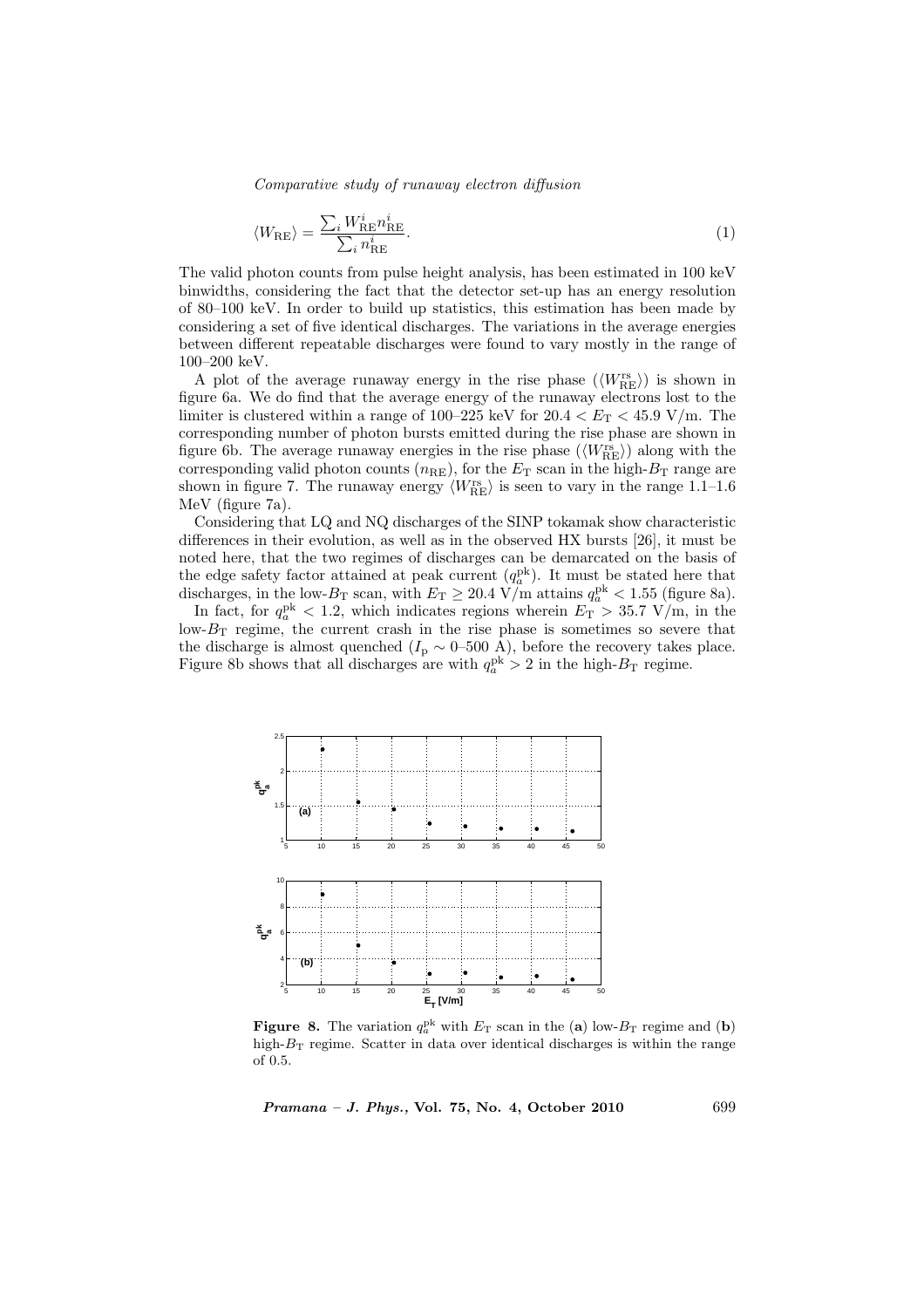In order to correlate the edge safety factor at the peak current of a discharge  $(q_a^{\rm pk})$  to the edge safety factor  $(q_a^{\rm HXR})$ , where the loss of hard X-ray bursts are observed, a plot of  $q_a^{\rm pk}$  against  $q_a^{\rm HXR}|_{\rm min}$  (the value of the edge safety factor, where the last hard X-ray burst is observed in the rise phase) is plotted for both high- $B_T$ and low- $B_T$  discharges (figure 9). Here a linear relation is observed for both sets of discharges. As this paper is concerned with comparison of the runaway dynamics in LQ and NQ discharges, the above-mentioned linear relation allowed us to correlate the runaway energies in the rise phase for different discharges  $(\langle W_{\rm RE}^{\rm rs} \rangle)$  with  $q_a^{\rm pk}$ .

Thus, to look at the transitional behaviour in the runaway performance with  $q_a^{\text{pk}}$ , we have plotted  $\langle W_{\text{RE}}^{\text{rs}} \rangle$  vs.  $q_a^{\text{pk}}$  (figure 10a). Figure 10a shows that this demarcation occurs at  $q_a^{\text{pk}} \approx 1.5$ , indicating the possibility of the observance of a difference in behaviour being attributed to the effect of the NQ to LQ discharge transition on the runaway electrons itself. It must be stated here, that we were not able to obtain discharges in the range  $1.55 < q_a^{\text{pk}} < 2.3$ . A change in  $E_T$  just saw a jump in the value of  $q_a^{\rm pk}$  in the subsequent discharge.

A plot of  $\langle W_{\rm RE}^{\rm rs} \rangle$  dependence on  $q_a^{\rm pk}$  for the high- $B_{\rm T}$  discharges is shown in figure 10b. The plot shows that in the NQ discharges,  $\langle W_{\rm RE}^{\rm rs} \rangle$  is in the range of ∼800–1650 keV. On the other hand, the LQ regime (figure 10a) shows the tendency for the runaway energies to be clustered around 100–200 keV. Further, one can note, that the LQ discharges, obtained in this scan, emitted  $\langle W_{\rm RE}^{\rm rs} \rangle \sim 350$  keV at  $q_a^{\rm pk} = 2.3$ . It must be again stated that from figure 10a it is a bit difficult to obtain discharges with  $q_a^{\rm pk}$  for 1.55  $\langle q_a^{\rm pk} \rangle$  and 4.3, which is the reason for the lack of data in the intermediate regime. It is also to be noted that the mismatch in the energies at about 2.3  $\lt q_a^{\text{pk}} \lt 2.34$  for the discharges at the two values of  $B_T$  can be attributed to a shift of the linear relation between  $q_a^{\text{HXR}}|_{\text{min}}$  and  $q_a^{\text{pk}}$  at these sets of values, with  $(q_a^{\text{pk}}, q_a^{\text{HXR}}|_{\text{min}})$  being (2.34, 2.61) for the higher  $B_T$  discharge and (2.3, 3.4) for the lower  $B_T$  discharge. This implies that the hard X-ray bursts are observed to be lost much earlier in the rise phase of the lower  $B_T$  discharge when compared with the higher one. This could also be an effect of the higher value of  $B<sub>T</sub>$  itself, which could be viewed as a better confinement of the runaway electrons, within the discharge. One can still state that the two different regions (LQ and NQ) of



**Figure 9.** The variation  $q_a^{\rm pk}$  with  $q_a^{\rm HXR}|_{\rm min}$  for the low- $B_{\rm T}$  regime (open square) and high- $B_T$  regime (open circle). Plot (b) is the expanded version of plot (a). Scatter in data over identical discharges is within the range of 0.5.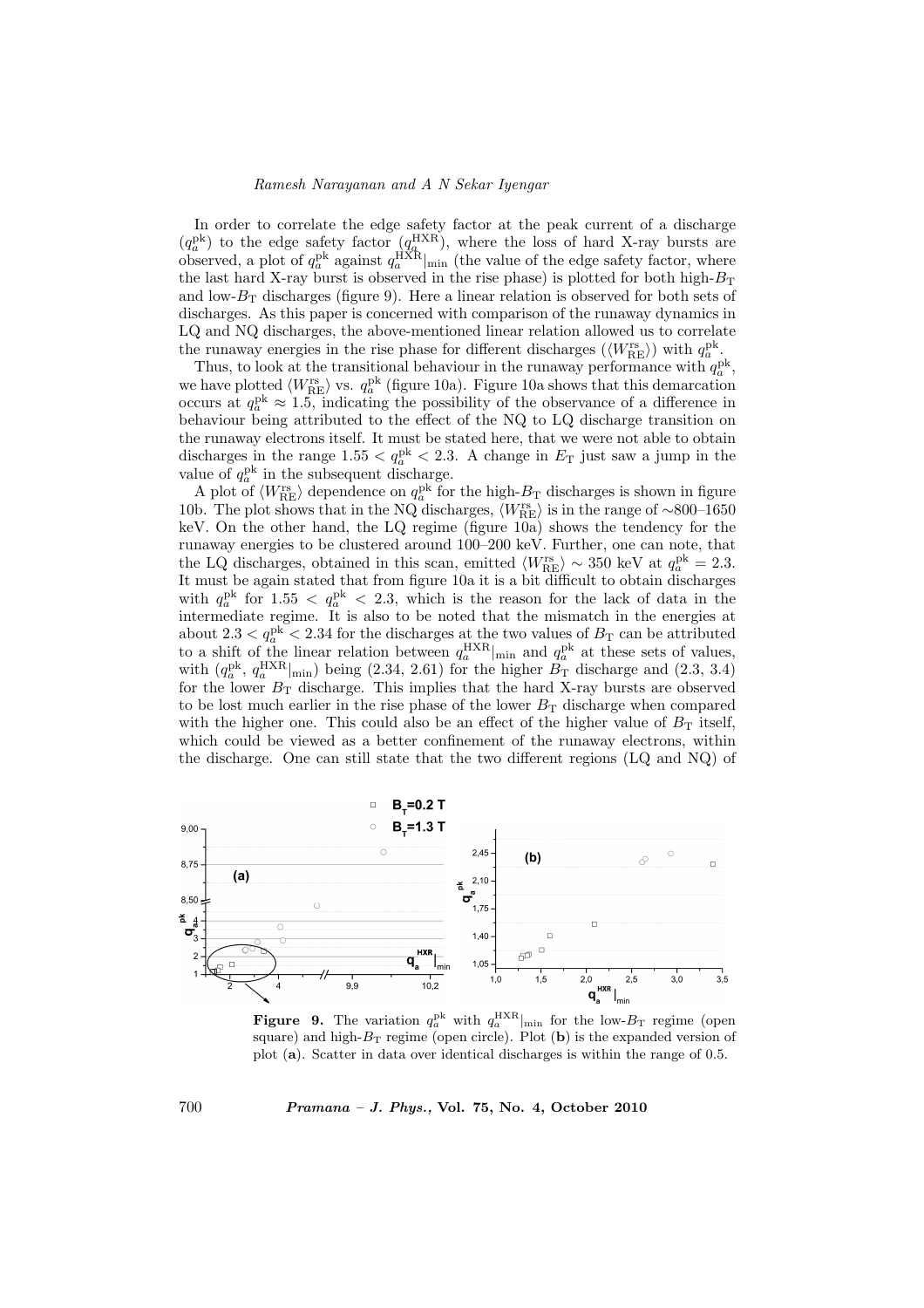

Figure 10. The variation of average runaway energy in the rise phase  $(\langle W_{\rm RE}^{\rm rs} \rangle)$  with edge safety factor at peak current  $(q_a^{\rm pk})$  for both (a) low- $B_{\rm T}$ and (b) high- $B_T$  discharge regimes during the variation of the applied  $E_T$ . Scatter in data over identical discharges is within the range of 100 keV.

discharge evolution in the SINP tokamak are qualitatively reflected in their runaway behaviour too.

## 4. Estimations of diffusion and confinement time

The study of transport properties of the high-energy electrons can provide an insight into the differences of their behaviour in the different  $q_a$  regimes. Estimations of the diffusion coefficient of runaway electrons provide useful information about the mechanisms governing the anomalous particle transport in tokamaks.

#### 4.1 Measurements and estimates

Measurement of high-energy electrons in the SINP tokamak is confined to the observance of limiter bremsstrahlung [37]. Hence, using the simple diffusion equation along with a source term  $(S_r)$  [38]

$$
\frac{\delta n}{\delta t} = \frac{\delta}{\delta r} \left( D_{\rm RE} \frac{\delta n}{\delta r} \right) + S_r \tag{2}
$$

the runaway diffusion coefficient  $D_{RE}$  is calculated, from the mean plasma column velocity  $(\langle v_{\rm p} \rangle)$  during the observation of HX bursts  $(\Delta t_{\rm HX}^{\rm dur})$ . The source term in this case can be represented as  $S_r = \frac{n}{\tau_a} - \frac{n}{\tau_c}$  where  $\tau_a$  and  $\tau_c$  are the acceleration time due to the electric field and collision times respectively. If a transformation of the type,  $n_1 = n \exp(-t/\tau_{\text{eff}})$  is considered, the above diffusion equation reduces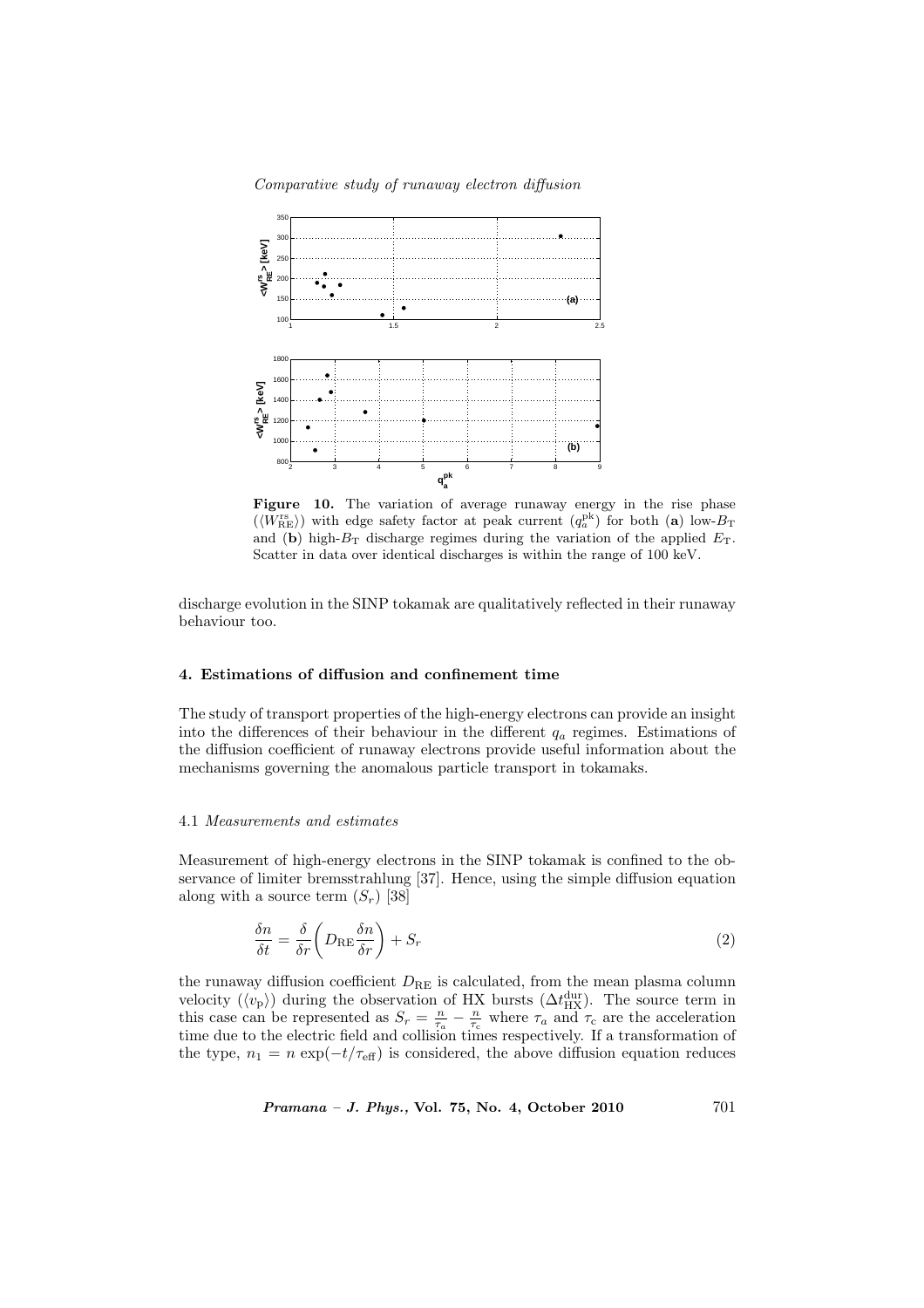

Figure 11. The variation of runaway diffusion coefficient in the rise phase  $(\langle D_{\text{RE}}^{rs} \rangle)$  with  $E_T$  for (a) low- $B_T$  and (b) high- $B_T$  discharge regimes. Scatter in data in the low- $B_T$  discharge regimes is as large as 5 m<sup>2</sup>/s whereas that in the high- $B_T$  discharges are in the range 0.05–0.1 m<sup>2</sup>/s.

to a source-free equation in  $n_1$ . Here,  $\frac{1}{\tau_{\text{eff}}} = \frac{1}{\tau_a} - \frac{1}{\tau_c}$ . Under these considerations, the method followed in ref. [38] can be utilized for estimating the runaway diffusion coefficient, provided  $t \ll \tau_{\text{RE}}$ .  $\tau_{\text{RE}}$  is the runaway confinement time. The hard X-ray bursts begin to be observed around 150–350  $\mu$ s (figure 3). So we can assume  $\tau_{\rm RE} \sim \tau_a \approx 100-300 \mu$ s. In fact,  $E_T$  values are also quite high in the rise phase (from 10 V/m to as high as 40 V/m), which implies that one can neglect  $\tau_c$  for the present set of discharges also. However, incorporating  $\tau_c$  reduces the effect of the source term. Thus, for the discharges presented in this paper,  $D_{RE}$  can be calculated by solving eq. (2), to obtain [38]

$$
D_{\rm RE} = \left(\frac{2\langle v_{\rm p}\rangle}{(1-\tilde{F}_{\rm RE})}\right)^2 \frac{\Delta t_{\rm HX}^{\rm dur}}{\pi},\tag{3}
$$

where  $\tilde{F}_{\rm RE} = \langle W_{\rm RE} \rangle / W_{\rm RE}^{\rm max}$  is the normalized hard X-ray flux,  $\langle W_{\rm RE} \rangle$  is the average runaway energy and  $W_{\text{RE}}^{\text{max}}$  is the maximum runaway energy emitted during the burst period of  $\Delta t_{\rm HX}^{\rm dur}$ . This relation is used to make a rough calculation of  $D_{\rm RE}$  in the rise phase  $(D_{\text{RE}}^{rs})$  using an average column shift velocity during the period of observance of the limiter bremsstrahlung.

Therefore, an estimation of the diffusion coefficient in the low- and high- $B_T$ discharges, during the HX bursts in the rise phases of  $E_T$  scan, are represented in figure 11. It must be stated here, that the value of  $\langle v_{p} \rangle$  depends on the discharge evolution itself, over which there is no control due to the absence of a feedback control in the SINP tokamak. As the value of  $D_{\text{RE}}$  is dependent on  $\langle v_{\text{p}} \rangle$ , a more careful analysis of the diffusion coefficient is not possible here. It must, however, be stated that the order of the average value of  $D_{\text{RE}}^{rs}$  is different in the two scans, with 0.3 m<sup>2</sup>/s  $\langle D_{\text{RE}}^{rs} \rangle$   $\langle 3 \text{ m}^2/\text{s}$  in the low- $B_T$  scan. In some cases, it is even observed to be as large as 10  $m^2/s$ . In the high- $B_T$  scan, however, it is observed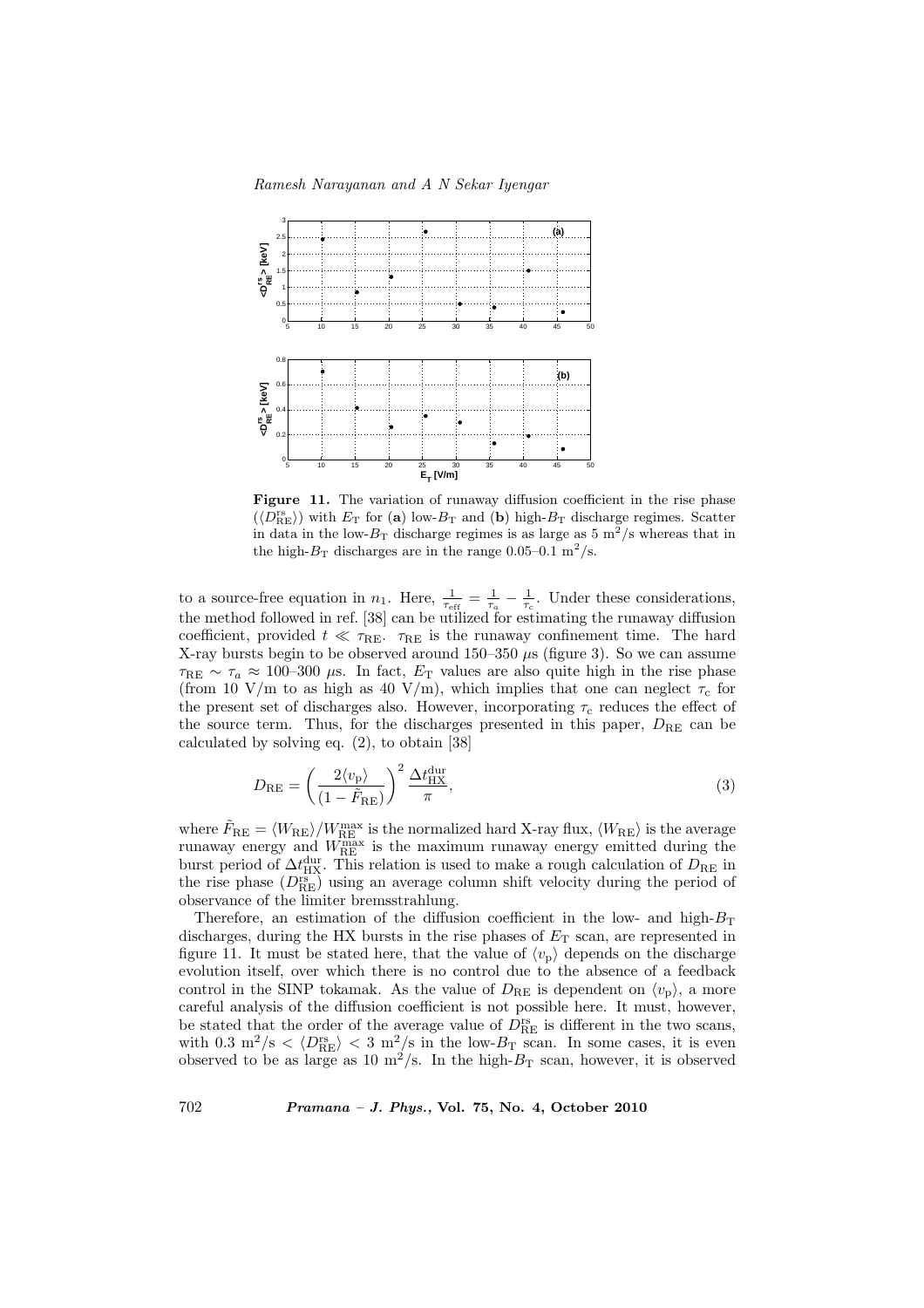to be in the range of  $0.1 < \langle D_{\text{RE}}^{\text{rs}} \rangle < 1 \text{ m}^2/\text{s}$  with a scatter of 0.05–0.1 m<sup>2</sup>/s. This larger scatter of data in LQ discharges is more likely to be the result of the lower statistical photon counts. This implies that the discharges with  $q_a^{\text{pk}} < 2$ , has  $D_{\text{RE}}^{\text{rs}}$  in the range of 0.3–10 m<sup>2</sup>/s whereas in the discharges of  $q_a^{\rm pk} > 2$ ,  $\overline{D}_{\rm RE}^{\rm rs}$  is estimated to be in the range of  $0.1-1$  m<sup>2</sup>/s. Thus, we can conclude that the runaways experience enhanced transport in the LQ discharges in comparison to the NQ discharges.

The corresponding runaway confinement time  $(\tau_{RE})$  can be estimated using the relation [39]

$$
D_{\rm RE} = \frac{a^2}{5.6\tau_{\rm RE}}.\tag{4}
$$

One can then have  $\tau_{RE}$  in the range of 200–1000  $\mu$ s in the LQ regime and 1–20 ms in the NQ regime, if one considers that the runaways are generated at the minor axis of the torus. One should, however, ideally consider a location towards the edge, where runaways can be assumed to be generated. This consideration can be safely assumed, if the probable location of runaway generation  $(a_{\text{BE}})$  is evaluated, using the relation [1,40]

$$
a_{\rm RE} = a_l \left[ 1 - \frac{\sqrt{\gamma_{\rm RE}^2 - 1}}{(2R_0/a_l)(I_{\rm P}/I_{\rm A})} \right].
$$
 (5)

Here,  $\gamma_{\text{RE}}$  is the relativistic gamma factor of the runaway energy beam observed by the detector,  $I_A = 17$  kA is the Alfven current,  $R_0$  is the major radius and  $a_l$ is the radius at which the electron strikes a target. In the experiments presented in this paper,  $a_l = 0.075$  m is the limiter radius. Using experimental values of  $\langle W_{\rm RE}^{\rm rs} \rangle = 150$  keV and  $\langle W_{\rm RE}^{\rm rs} \rangle = 400$  keV for LQ discharges with plasma currents  $I_{\rm p} = 10$ –20 kA and  $\langle W_{\rm RE}^{\rm rs} \rangle = 1000$  keV and  $\langle W_{\rm RE}^{\rm rs} \rangle = 1300$  keV for NQ discharges with plasma current  $I_p = 20-40$  kA,  $a_{RE}$  is evaluated to be in the range of 0.055– 0.07 m. Further, discharges within the SINP tokamak [28,29] are observed to have a sustained hollow profile even after the initial current penetration phase, with the peaking to be around  $r/a = 0.85$ . Hence for an estimate, the radius of generation of runaway electrons is assumed to be about  $a_{RE} = 0.065$  m, considering that  $a_l = 0.075$  m in this paper. This means that we must consider  $a = 0.01$  m in eq. (4). This yields  $\tau_{\text{RE}}$  in the range of 3.5–17  $\mu$ s in the LQ regime and 17–357  $\mu$ s in the NQ regime. This estimation looks more realistic considering the discharge duration (∼a few ms) as well as the time within which one observes the initial limiter bremsstrahlung bursts in the rise phase to be  $\sim$  tens of  $\mu$ s. Thus, enhanced confinement of runaway electrons is observed in the NQ discharges.

## 4.2 Estimates of magnetic fluctuation

The transport characteristics of the high-energy electrons in the SINP tokamak is considered from the point of view of turbulent transport. It is believed that with runaways remaining ideally collisionless within the discharge, its transport in the plasma core arises primarily from the magnetic fluctuations. Hence, we consider the runaway transport to be dominated by magnetic turbulence. Myra and Catto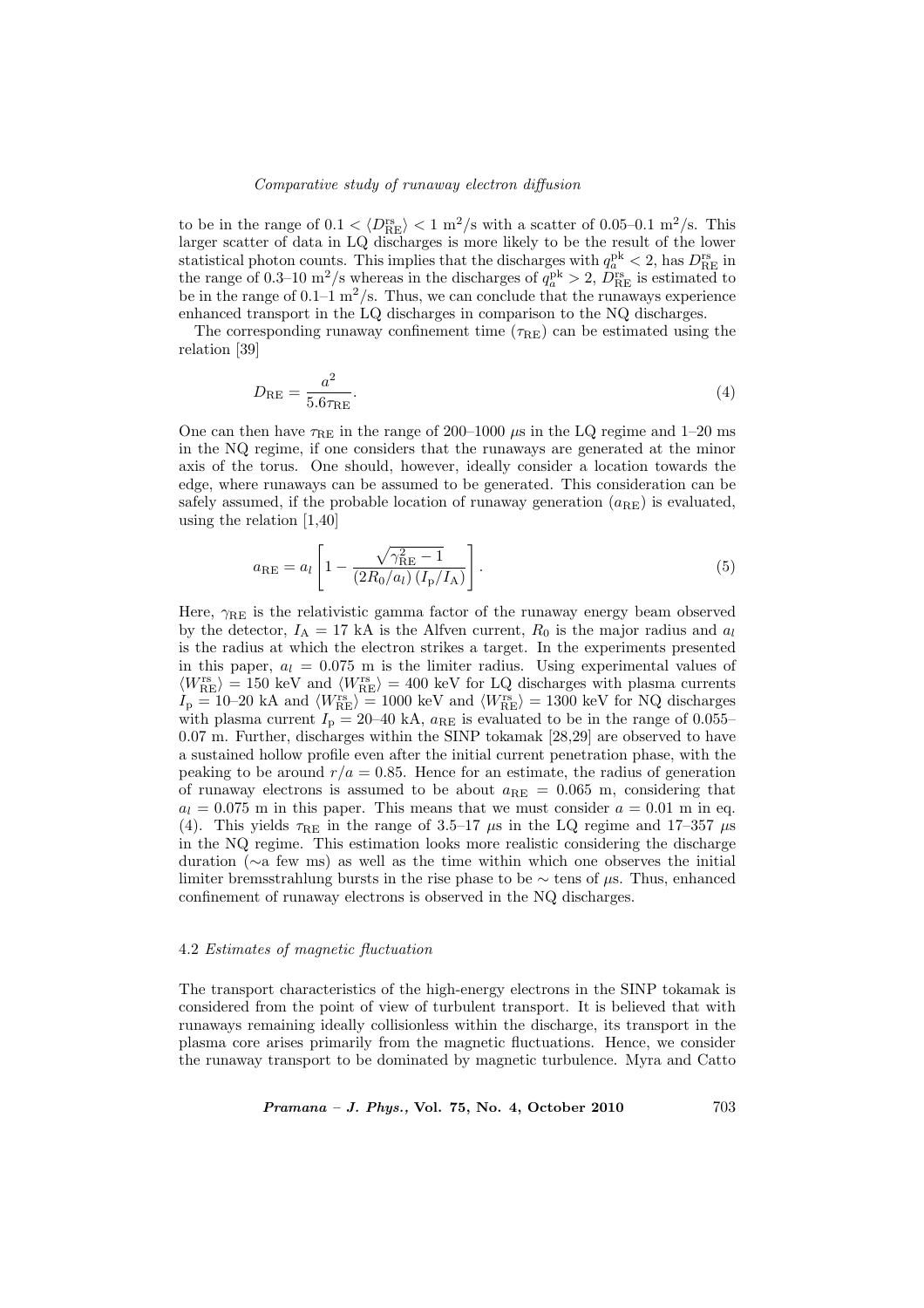[41] deduced an expression that related the runaway diffusion coefficient with the magnetic coefficient and in turn with the electron thermal conductivity. From a more general scenario, where the effect of electrostatic turbulence also is considered, an expression of the runaway diffusion coefficient is given as [18]

$$
D_{\rm RE} = \pi q R \left[ \beta_{\rm RE} c \left( \frac{\langle b \rangle}{B_{\rm T}} \right)^2 + \frac{1}{\beta_{\rm RE} c} \left( \frac{\langle E \rangle}{B_{\rm T}} \right)^2 + 2 \frac{\langle b \rangle \langle E \rangle}{B_{\rm T}^2} \cos \delta \right],\tag{6}
$$

where  $\langle b \rangle$  and  $\langle E \rangle$  are the magnetic and electric fluctuating fields and  $\delta$  is the phase of  $\langle E \rangle$  with  $\langle b \rangle$ . The magnetic fluctuation levels in the SINP tokamak are found to be  $\langle b \rangle/B_T \sim 10^{-2}$ –10<sup>-4</sup> and the electrostatic fluctuation levels are found to be of the order of  $\langle E \rangle/B_T \sim 10^{3}$ –10<sup>4</sup> m/s with the larger levels of fluctuations being observed in the LQ discharges. But, the fact that the contributions from the magnetic fluctuations is proportional and that of the electrostatic fluctuations inversely proportional to the velocity of light, implies that the contribution from the magnetic fluctuations  $[\beta c(\langle b \rangle / B_T)^2 \sim (30000 - 3)\beta]$  is dominant when compared with the electrostatic fluctuations  $\left(\frac{1}{\beta c}(\langle E \rangle / B_T)^2 \right) < (0.01 - 1)/3\beta$  in the SINP tokamak. The cross term will be in the range  $(0.2–200) \cos \delta$ . At the worst possible scenario of low magnetic fluctuations and high electrostatic fluctuations, for very low energies  $(W<sub>RE</sub> = 150 \text{ keV})$ , the dominant contribution will still come from the magnetic fluctuation term in the discharges presented in this paper. Hence, we have considered only the effect of the magnetic fluctuations on runaway electrons in the rest of this paper.

The contribution of the magnetic turbulence alone is given as

$$
D_{\rm RE} = \Upsilon D_{\rm M} v_{||},\tag{7}
$$

$$
= \Upsilon q R (\langle b \rangle / B_{\text{T}})^2 v_{||}, \tag{8}
$$

$$
\approx \chi v_{\rm RE}/v_{\rm the},\tag{9}
$$

where  $D_M$  is the magnetic diffusion coefficient,  $v_{\text{the}}$  and  $v_{\text{RE}}$  are the respective thermal and runaway component velocities. Υ is a correction factor due to drift orbit averaging and is mainly dependent on the ratio of the drift-orbit displacement  $d_r$  to the radial mode width,  $\sigma$ . Mathematically, it can be written as [42]

$$
\begin{aligned} \Upsilon &= 1, \quad \text{if} \quad d_r < \sigma \\ &= \frac{\Upsilon_0}{\sqrt{\gamma_{\text{RE}}^2 - 1}} \frac{2 \cos \theta}{1 + \cos \theta} \quad \text{otherwise}, \end{aligned} \tag{10}
$$

where  $\Upsilon_0 \sim \sigma e B_T/m_e q_0 c$ , where  $\cos \theta$  is as indicated in ref. [42], with  $\theta$  being the pitch angle.  $\sigma \approx 1/m$ , where m is the poloidal mode number roughly given by  $a/\rho_i$ (where  $\rho_i$  is the ion Larmor radius).  $d_r$  is given as [21]

$$
d_r = \frac{m_e q_0 \gamma_{\rm RE}}{e B_{\rm T} \beta_{\rm RE} c} \left( \beta_{\rm RE}^2 c^2 + \frac{v_\perp^2}{2} \right),\tag{11}
$$

where  $\beta_{\text{RE}}$  and  $\gamma_{\text{RE}}$  are the relativistic beta and gamma factors of the runaway beams respectively;  $v_{\parallel} = \beta_{\text{RE}}c$  and  $v_{\perp}$  are the parallel and perpendicular (with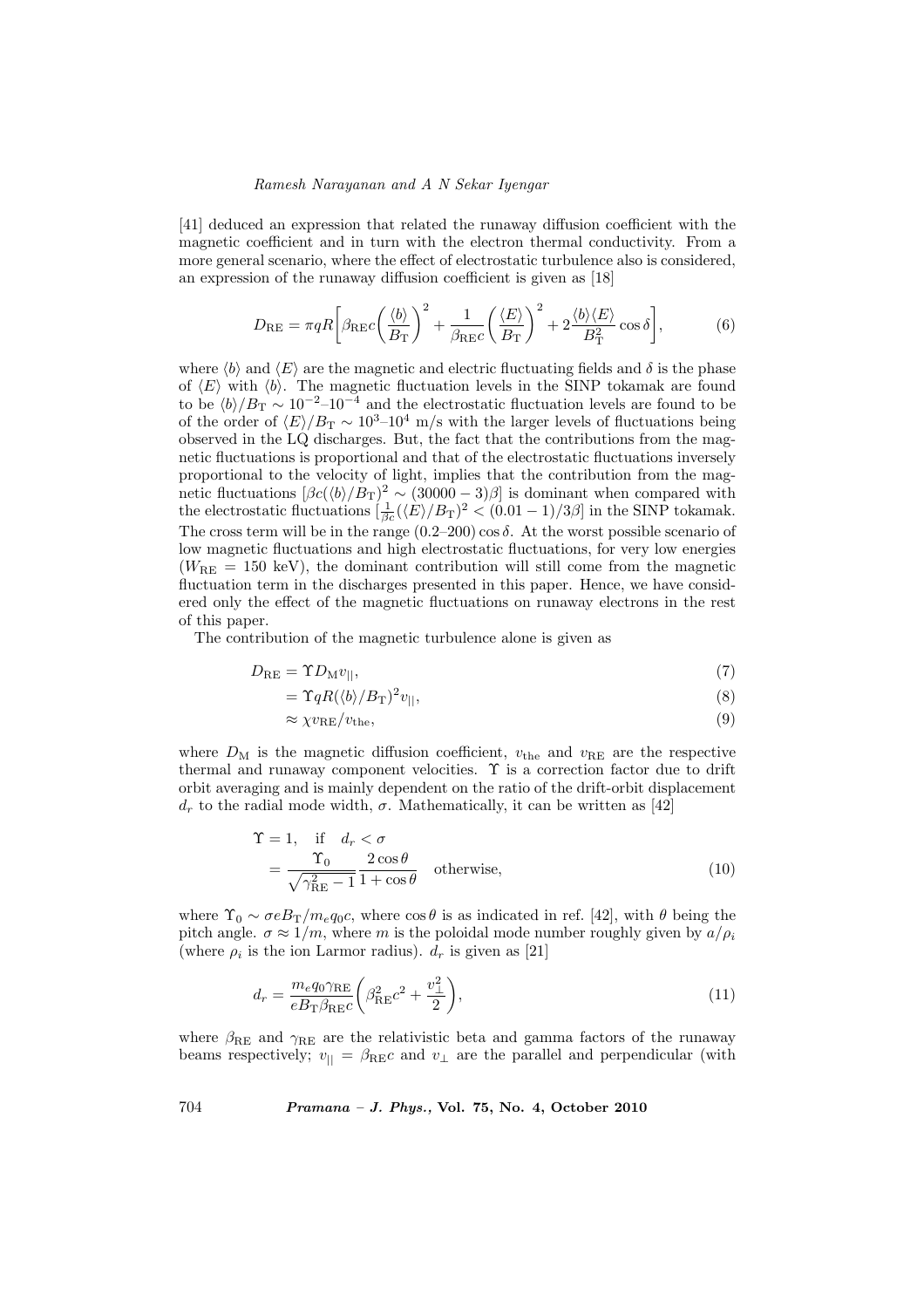| $q_a$ | $W_{\rm RE}$<br>$(\text{keV})$ | $D_\mathrm{RE}$<br>$(m^2/s)$ | $d_r$<br>(mm) | $\langle b \rangle/B_{\rm T}$ |
|-------|--------------------------------|------------------------------|---------------|-------------------------------|
|       |                                | Low- $B_T$ scan              |               |                               |
| 1.15  | <b>200</b>                     | 0.2                          | 9.625         | $5.250 \times 10^{-5}$        |
| 1.5   | 100                            | 1                            | 8.502         | $1.157 \times 10^{-4}$        |
| 2.3   | 300                            | 2.5                          | 24.55         | $1.243 \times 10^{-4}$        |
|       |                                | $High-BT$ scan               |               |                               |
| 2.4   | 1100                           | 0.07                         | 9.587         | $1.875 \times 10^{-5}$        |
| 2.8   | 1600                           | 0.35                         | 15            | $3.922 \times 10^{-5}$        |
| 3.75  | 1300                           | 0.25                         | 17.047        | $3.684 \times 10^{-5}$        |
| 5     | 1200                           | 0.4                          | 21.354        | $1.054 \times 10^{-4}$        |
| 9     | 1100                           | 0.7                          | 35.95         | $3.712 \times 10^{-5}$        |

Table 1. Estimated values of the drift orbit displacement  $(d_r)$  and the magnetic fluctuation  $(\langle b \rangle / B_T)$  for a set of edge safety factor  $(q_a)$ , runaway energy  $(W_{\text{RE}})$  and runaway diffusion coefficient  $(D_{\text{RE}})$ .

respect to the toroidal magnetic field  $B_T$ ) electron velocities respectively; c is the velocity of light and  $q_0$  is the average safety factor over the drift orbit displacement. Taking a typical value for average energy as 100 keV at  $B_T = 0.2$  T and  $q_a \sim 1.5$ , as observed in the SINP tokamak (figure 6), we would have assumed a temperature of  $\sim$ 10 eV,  $d_r \approx 0.0085$  m (table 1). This means  $d_r < \sigma$ , and for all practical purposes one can consider  $\Upsilon \sim 1$  from eq. (10). Thus, if the runaway transport is the result of the magnetic fluctuations within the discharge, one will obtain  $(\langle b \rangle/B_T \sim 10^{-4})$ in the LQ regime. In fact, using eqs (8), (10) and (11), the estimated values of the drift orbit displacement  $(d_r)$  and the magnetic fluctuation levels  $(\langle b \rangle / B_T)$ , for some of the low- $B_T$  and high- $B_T$  scan discharges, are given in table 1. The calculations were made, assuming the plasma temperature to be ∼10 eV.

In order to confirm whether the runaway transport is a result of the magnetic turbulence within the system for the SINP tokamak, we measured  $\langle b \rangle / B_T$  from a magnetic signal. The magnetic signal used for this purpose was from a poloidal magnetic coil, filtered in the range of 1–200 kHz and the results are presented in figure 12. The fluctuations are in the range  $\sim 10^{-4}$ – $10^{-5}$  in NQ and in the range  $\sim 10^{-2}$ –10<sup>-4</sup> in the LQ regime. In fact, the discharges show that as we go from NQ to LQ discharges, the magnetic fluctuation levels not only increase, but also scatter from discharge to discharge, for a given plasma condition. Further, the estimate of figure 12 are from a poloidal field coil, whereas  $\langle b \rangle$  can ideally be estimated from a radial field coil, which was not present during these experiments. This can explain the mismatch of order in the estimates of table 1 and figure 12. However, keeping this fact in mind, it does indicate that the trend of estimates from the magnetic coil signals for transition from NQ to LQ discharges seem to match with that of the estimates of the limiter bremsstrahlung observations.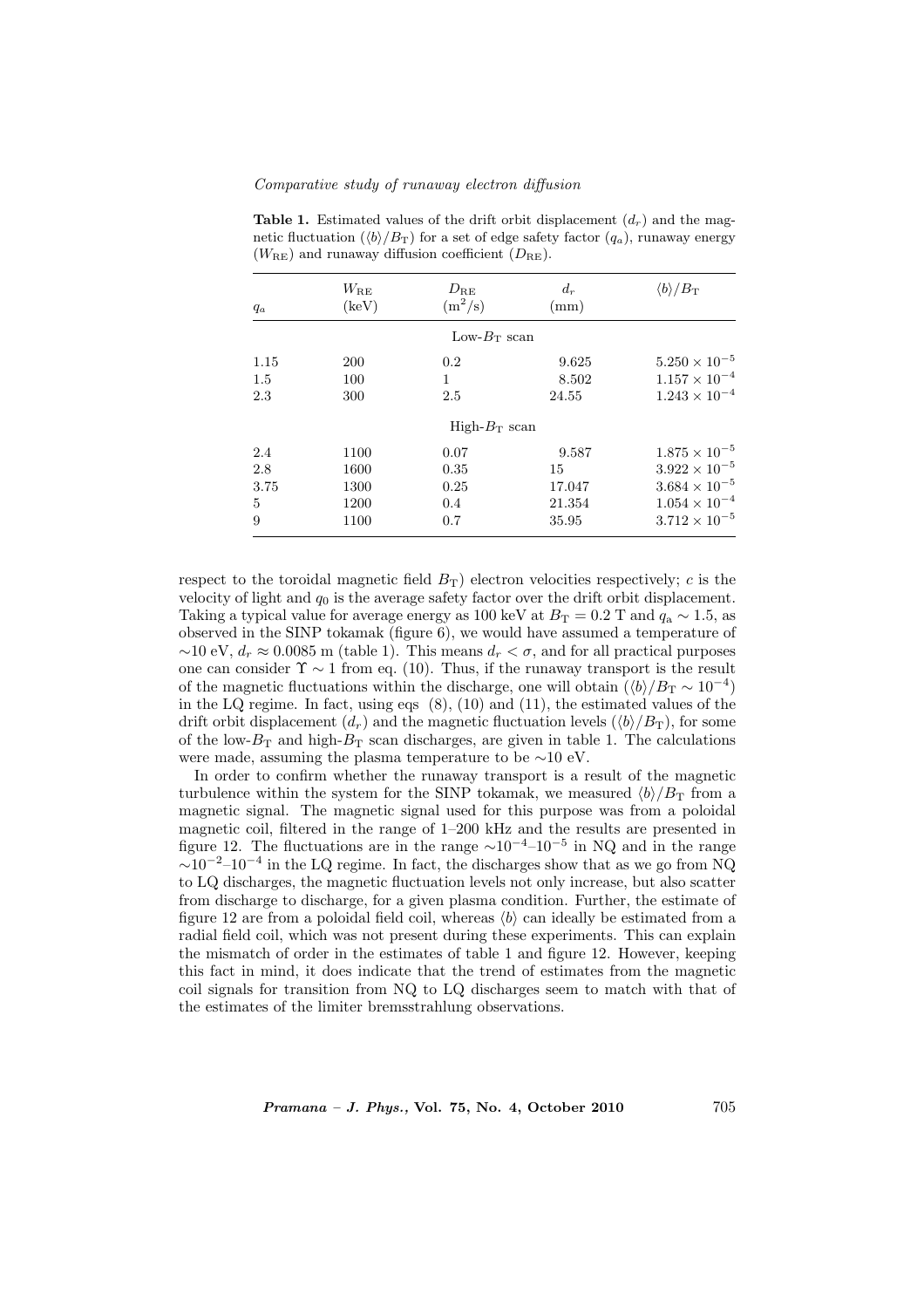

**Figure 12.** The estimation of the magnetic fluctuations  $(\langle b \rangle / B_T)$  with  $q_a^{\text{pk}}$ evaluated from the poloidal magnetic coil signal on the outer side of the torus, in the rise phase of (a) low- $q_a$  scan, (b) normal  $q_a$  scan. Scatter in data in the low- $B_T$  discharge regimes is within the range of  $10 \times 10^{-3}$  whereas that in the high- $B_T$  discharges is in the range  $0.5 \times 10^{-3}$ .

#### 5. Conclusions and discussions

In this scan, we have seen a distinct difference in the runaway behaviour in the NQ and LQ discharges. Some of the features noticed in the scans can be categorized as follows:

- Higher current discharges are observed to confine higher energetic runaways.
- Runaway confinement properties in the LQ discharges are observed to degrade when compared with NQ discharges.
- The runaway diffusion coefficients  $(D_{RE})$  are observed to be ∼0.1–1 m<sup>2</sup>/s in the NQ regimes with the average runaway energies 900 keV  $< \langle W_{\rm RE}^{\rm rs} \rangle < 1600$ keV whereas in the LQ regime, we have runaway diffusion coefficient in the range of  $0.3 < D_{\rm RE} < 10 \text{ m}^2/\text{s}$  for average runaway energies  $(\langle W_{\rm RE}^{\rm rs} \rangle)$  less than 300 keV.
- The magnetic fluctuation levels are also observed to be higher in the LQ discharges ( $\sim 10^{-2}$ –10<sup>-4</sup>) when compared with the NQ ( $\sim 10^{-4}$ –10<sup>-5</sup>) regimes.

The parametric scan has shown that the runaway dynamics have distinctly different features in the LQ and NQ regimes due to the differences in the current profiles in the two regimes. It was observed [32] that the LQ discharges in the SINP tokamak had a sustained hollow profile in comparison to a more peaked profile in the NQ regime, after the initial current penetration. Hence, it possible that in NQ discharges runaway electrons are generated in orbits closer to the minor axis when compared with the LQ discharges. This should explain the better confinement of runaways in NQ discharges.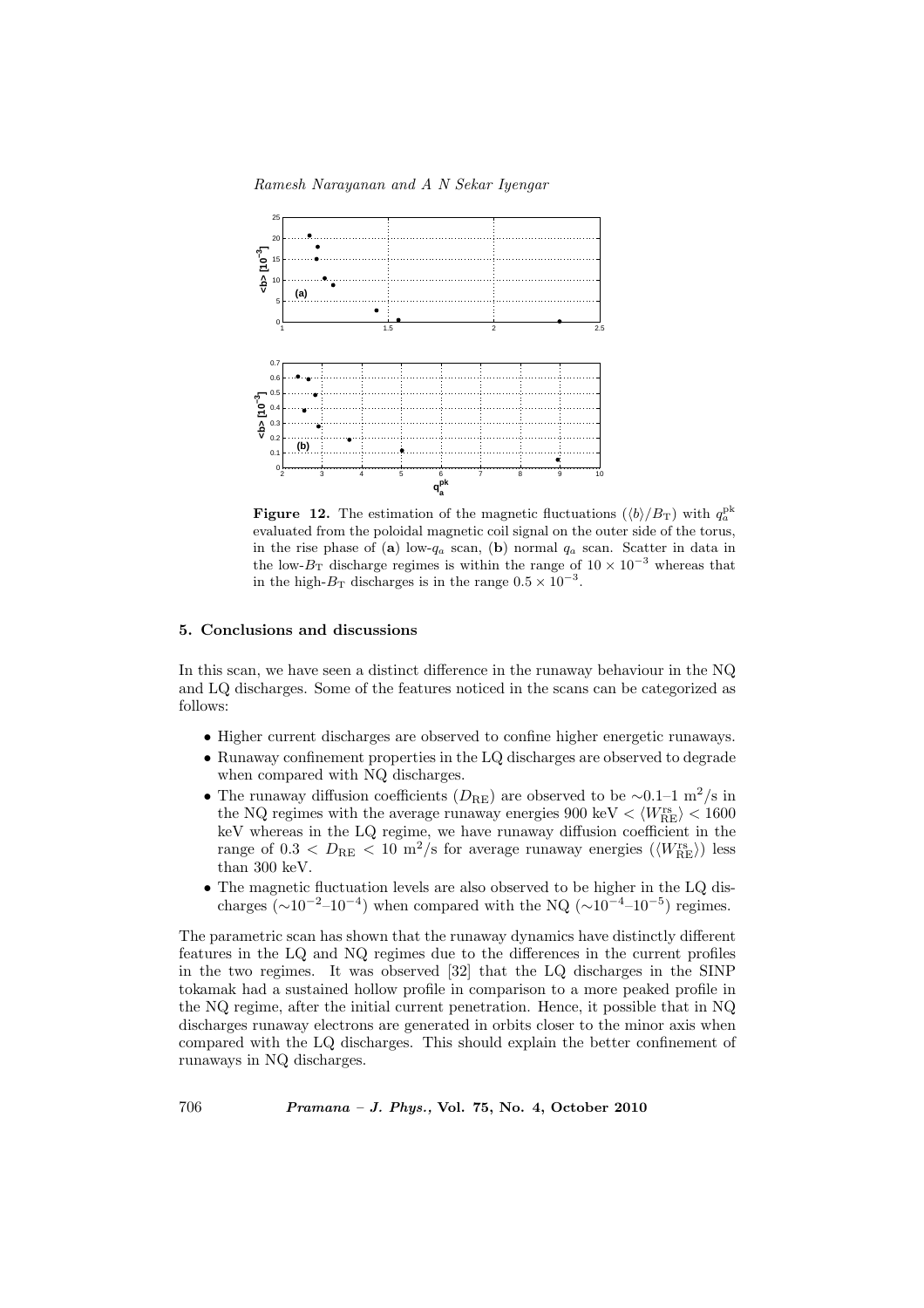#### Acknowledgements

The authors wish to acknowledge members of the Plasma Physics Division as well as Workshop Section of Saha Institute of Nuclear Physics for their help towards performing the experiments.

#### References

- [1] H Knoepfel and D A Spong, Nucl. Fusion 19, 785 (1979)
- [2] R D Gill et al, Nucl. Fusion 40, 163 (2000)
- [3] R Yoshino et al, Nucl. Fusion 39, 151 (1999)
- [4] T Fülöp, H M Smith and G Pokol, *Phys. Plasmas* **16**, 022502 (2009)
- [5] M Bakhthiari et al, Phys. Rev. Lett. 94, 215003 (2005)
- [6] M Bakhtiari, H Tamai, Y Kawano, G J Kramer, A Isayama, T Nakano, Y Kamiyal, R Yoshino, Y Miura, Y Kusama and Y Nishida, Nucl. Fusion 45, 318 (2005)
- [7] J R Martn-Solis, B Esposito, R Snchez and G Granucci, Nucl. Fusion 44, 974 (2004)
- [8] Yu K Kuznetsov, R M O Galvão, V BellintaniJr, A A Ferreira, A M M Fonseca, I C Nascimento, L F Ruchko, E A O Saettone, V S Tsypin and O C Usuriaga, Nucl. Fusion 44, 631 (2004)
- [9] V Riccardo and JET EFDA contributors, Plasma Phys. Control. Fusion 45, A269 (2003)
- [10] P Helander, L-G Eriksson and F Andersson, Plasma Phys. Control. Fusion 44, B247 (2002)
- [11] D G Whyte, T C Jernigan, D A Humphreys, A W Hyatt, C J Lasnier, P B Parks, T E Evans, M N Rosenbluth, P L Taylor, A G Kellman, D S Gray, E M Hollmann and S K Combs, Phys. Rev. Lett. 89, 055001 (2002)
- [12] J D Strachan, Nucl. Fusion 16, 743 (1976)
- [13] A D Cheetam, J A How, G R Hogg, H Kuwahara and A H Morton, Nucl. Fusion 23, 1694 (1983)
- [14] V V Plyusnin, J A C Cabral, H Figueiredo and C A F Varandas, 28th EPS Conference on Contr. Fusion and Plasma Phys., Funchal, 18–22 June 2001, ECA–25A, 601 and http://www.cfn.ist.utl.pt/EPS2001/fin/pdf/P2.031.pdf
- [15] C W Barnes and J D Strachan, Nucl. Fusion 22, 1090 (1982)
- [16] C W Barnes and J D Strachan, Phys. Fluids 26, 2668 (1983)
- [17] O J Kwon, P H Diamond, F Wagner, G Fussmann, ASDEX and NI Teams, Nucl. Fusion 28, 1931 (1988)
- [18] B Esposito, R Martin Solis, P van Belle, O N Jarvis, F B Marcus, G Sadler, R Sanchez, B Fischer, P Froissard, J M Adams, E Cecil and N Watkins, Plasma Phys. Control. Fusion 38, 2035 (1996)
- [19] I Enthrop, Confinement of relativistic runaway electrons in tokamak plasmas, Thesis work submitted in December 1999 at Technische Universiteit Eindhoven; http://alexandria.tue.nl/extra2/9903850.pdf
- [20] Y Peysson and F Imbeaux, Rev. Sci. Instrum. 70, 3987 (1999)
- [21] B Esposito, J R Martin-Solis, F M Poli, J A Mier, R Sanchez and L Panaccione, Phys. Plasmas 10, 2350 (2003)
- [22] V Antoni, Plasma Phys. Control. Fusion 39, B223 (1997)
- [23] J C Ingraham, R F Ellis, J N Downing, C P Munson, P G Weber and G A Wurden, Phys. Fluids B2, 143 (1990)